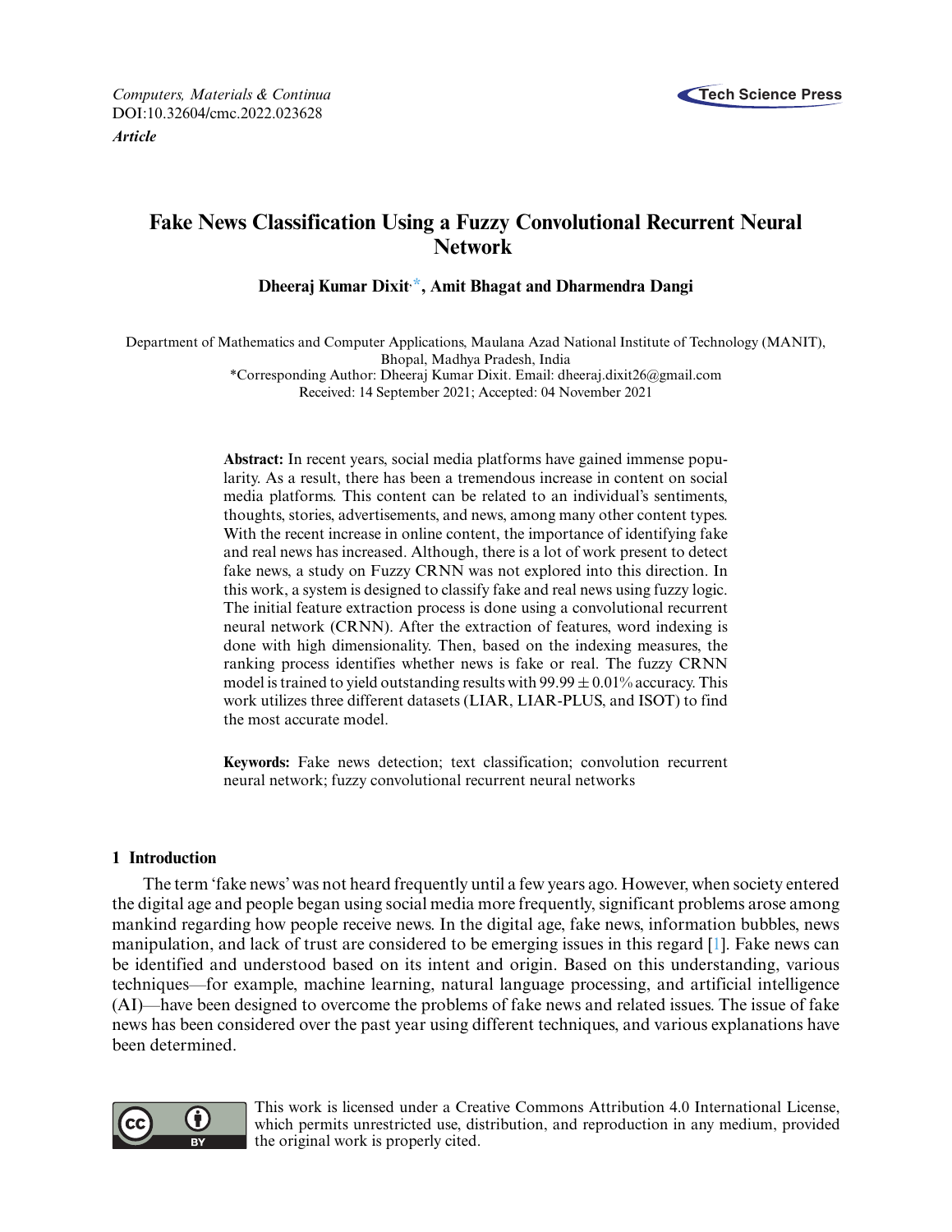Recently, the *New York Times Magazine* described fake news as "a story created for a lie." Fake news has been defined with the proper subject being more important than opposing metrics. The creation of fake news has been influenced such that it could remember the trust over journalism at its true form; it is also intended to generate profits from broadcasting [\[2\]](#page-16-1).

In today's society, the extensive spread of fake news has become more complicated as information is shared without any limits, making it easy to spread fake news. Developments in AI enable fake news to be spread automatically without manual support. This circumstance has had horrific effects, as many people blindly trust anything they read on social media. Recreational and new users of digital media also appear to be fooled easily by fake news. News checking is considered a form of deception, for example, when someone sends fraudulent spam texts or emails. This issue is worth solving since it can foster crime, political instability, and misery [\[3\]](#page-16-2).

Fake news is characterized by glaring contradictions and inaccurate data—in this way, the dispersion of fake news is similar to that of spam texts and emails. Fake news is often spread through three noteworthy mechanisms. The first is movement of society, by which spam messages are generally found in close to home messages or on explicit audit sites. Thus, they locally affect only a few crowds. Meanwhile, the effect of counterfeit news in online interpersonal organizations can be enormous because of the substantial numbers of international clients. It is also supported by the broad data sharing and engendering that these clients engage in.

The second mechanism is crowds' drive. Rather than getting spam messages inactively, clients in online interpersonal organizations look for, obtain, and share news data without considering its accuracy or validity.

The third mechanism is ID trouble. In this case, spam messages are relatively easy to recognize based on their correlations with bountiful standard messages (in messages or survey sites). In the interim, distinguishing false news with erroneous data is extremely challenging since it requires both intensive proof-gathering and fact-checking because of the absence of other similar news stories [\[4\]](#page-16-3).

These mechanisms of fake news present new difficulties in the identification task. Other than distinguishing fake news stories, recognizing phony newsmakers and subjects will become more significant, which will help prevent fake news producers from entering informal online communities [\[5\]](#page-16-4). Text mining could help with this process, as it makes it relatively easy to convert large amounts of text data into small chunks based on specific problems [\[6\]](#page-16-5).

This paper aims to improve the accuracy of fake news identification that is currently possible with existing techniques. The technique studied here differentiates variations between fake news and real news with maximum accuracy. Fake news identification with the help of AI has become a very important field that has attracted the attention of researchers throughout the world [\[7\]](#page-16-6). Despite its recent prominence in research, the accuracy of fake news detection has not improved significantly due to the ineffective news data implied on their content.

The proposed model has been compared with several existing techniques, and their accuracies have been compared. The proposed model performs better than the existing methods when classifying news spread via social media as fake or real. The classification of data is based on the incorporation of a fuzzy approach with an estimation of features and ranking of words. The sentiments of texts also play a vital role in fake new identification [\[8\]](#page-16-7).

The paper exhibits the following aspects, which might be useful for further advancing this type of research in this direction: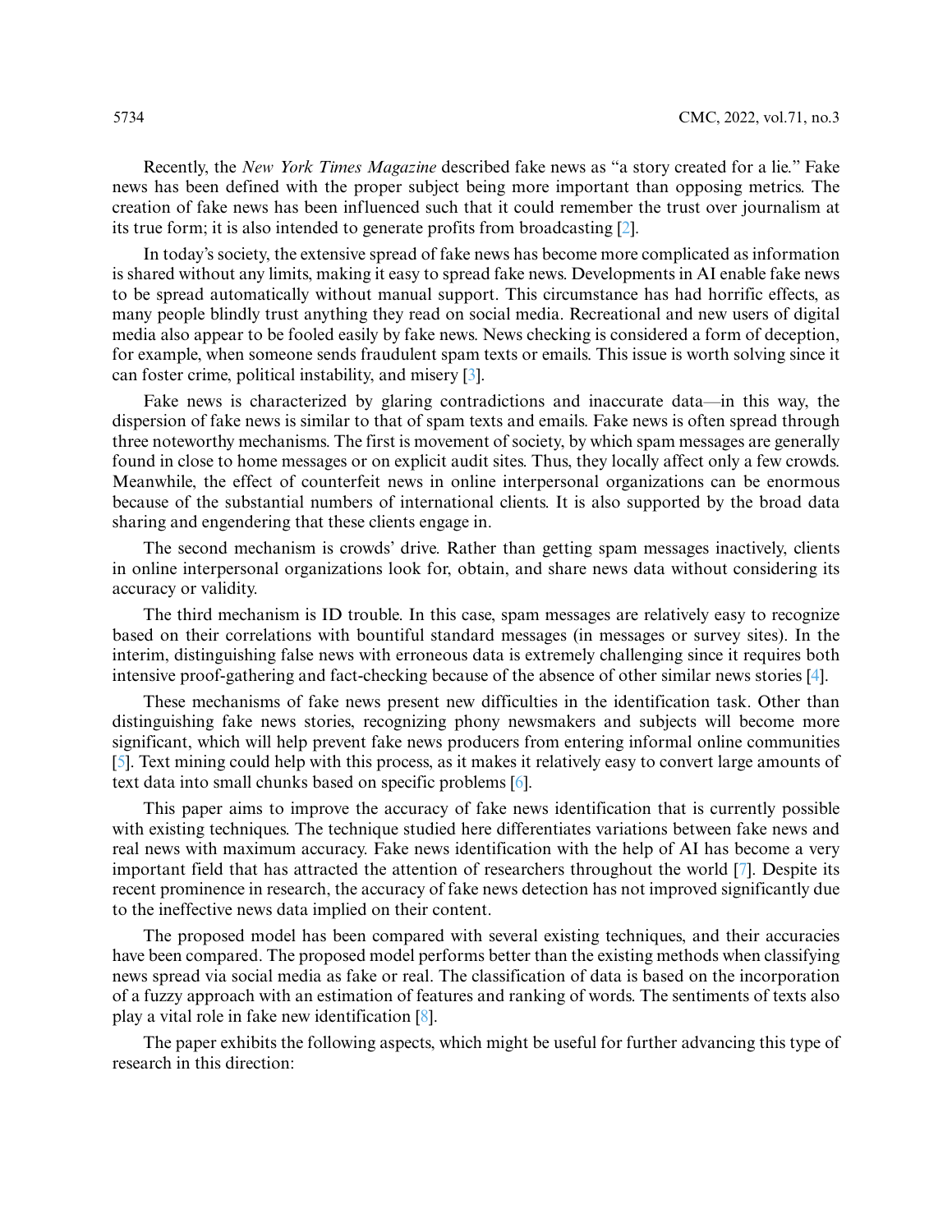- 1. This proposed method applies fuzzy convolutional recurrent neural networks (CRNNs) on three different datasets, showing better results than previous methods.
- 2. This paper will serve as a reference for scholars working in the field of news detection.
- 3. This paper mathematically defines the fuzzy concept for CRNN algorithm training.
- 4. This paper proposes a model that is more accurate than previous models regarding news classification based on an ISOT dataset.

This paper is organized as follows. This section (Section I) presented a general description of fake news classification. In the next section (Section II), the existing literature related to fake news classification is presented. Section III presents the operation of a CRNN and fuzzy CRNN for classifying fake news presented on social media. In Section IV, the dataset information and comparison are presented. In Section V, the overall operation of the proposed fuzzy CRNN is described, followed by simulation results and a comparative analysis. Finally, Section VI provides the overall conclusions and suggestions for future research.

#### **2 Related Works**

Recent techniques for detecting fake news mainly concentrate on the content of the news and the information within a social context  $[9,10]$  $[9,10]$ . When classifying fake news, the features of the news content are primarily obtained from the text and visuals. These features are also used to detect the types of precise writing [\[11\]](#page-16-10) and the emotions that usually accompany fake news content  $[12,13]$  $[12,13]$ . Many researchers have studied identification techniques through a level of information based on their content and context [\[14\]](#page-16-13).

Moreover, the representation of text has been designed along with the use of tensor factors that express techniques and deep neural systems that can accurately detect fake news [\[15\]](#page-16-14). Features based on visuals (namely, images and videos) have been developed to express different characteristics of fake news. These techniques are used within a basic social context according to correlations between three types of features: (i) features based on the user, (ii) features based on the post, and (iii) features based on the network. Features based on the user have been are obtained for measuring their characteristics [\[16\]](#page-16-15). Features based on the post emphasize their involvement in social media considering the types of perspectives, as well as the involvement of users on their credibility [\[17,](#page-16-16)[18\]](#page-16-17).

Considering the extensive spreading of fake news in social media, additional studies have been considered based on the usage of social networks to identify fake news. As an example, fake news detection at the earliest is done using social learning and relationships based on the user, detection through semi-supervised techniques, detection through unsupervised techniques, and the features on meta [\[19\]](#page-16-18). The researchers, in correlation with the context, the issues that have been studied by the scholars for fake news by Kaggle fake news dataset. Specifically, the research uses various machine learning techniques through term frequency and inverse document frequency to extract features when identifying fake news [\[20\]](#page-16-19).

In classical sentiment analysis, a statistical correlation between words is considered while the dependency factor between aspect and sentiment word is ignored  $[21]$ . Another research has simulated the classification technique to detect fake news using a linear regression (LR)-based unigram model. They obtained an accuracy rate of 89.00%. When a linear support vector machine was used as a classifier, an accuracy rate of 92% was obtained. Afterward, they used convolutional neural networks (CNNs) to detect fake news and obtained an accuracy rate of 92.10% [\[22\]](#page-17-1).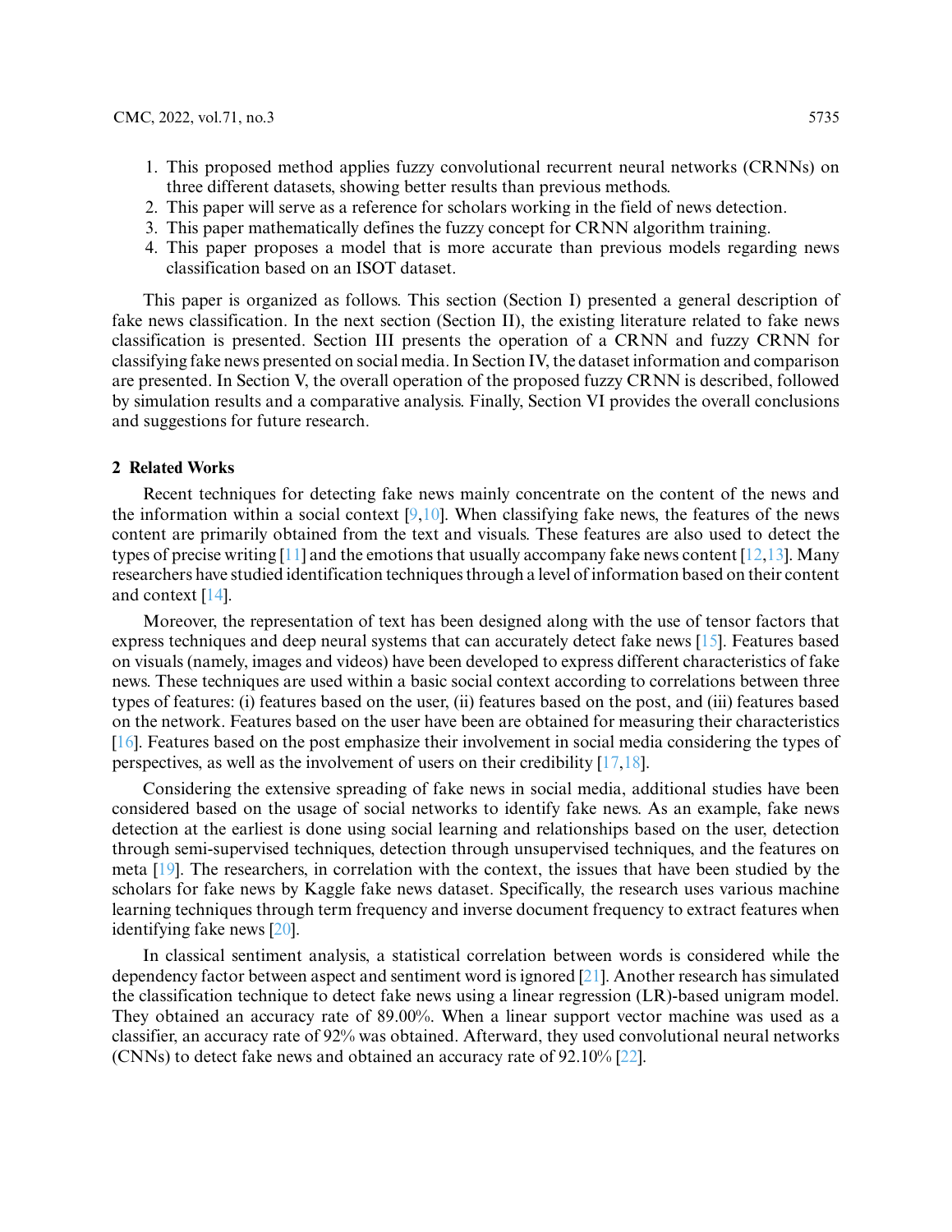In [\[23\]](#page-17-2), deep learning techniques were used to detect fake news, achieving an accuracy rate of 93.50%. Research in [\[24\]](#page-17-3) classified fake news classification using a hybrid model in which the relationships among users were considered as a significant feature for detecting fake news. This method yielded an accuracy rate of 89.20%. Another author used various machine learning techniques to classify fake news using a linguistic analysis and word count-based approach, attaining an accuracy rate of 87.00% using a support vector machine as a classifier [\[25\]](#page-17-4). Another author [\[26\]](#page-17-5) proposed a technique for detecting fake news using a deep CNN known as FNDNet, which correctly detected fake news 98.26% of the time.

Bangyal et al., in 2019 proposed improved Bat algorithm by enhancing its exploitation capabilities and avoids escaping from local minima. They have shown the efficiency of improved bat algorithm over gradient descent and other population based techniques with Feed Forward Neural Network on UCI dataset. They have seen that improved bat algorithm shown better optimization [\[27\]](#page-17-6). Taun-Linh Nguyen et al. proposed a fuzzy CNN model for sentiment analysis. Using this network, the authors extracted a high level of emotional features (approx. 78.85%) using Twitter data [\[28\]](#page-17-7). Khattak et al. in 2021 build an expanded ontological relation with to classify the sentiments of user reviews. In [\[29\]](#page-17-8), an extended set of linguistic rules for concept feature pair extraction with enhanced set ontological relations have been proposed. Then machine learning technique is used for sentiment classification with an accuracy of 87.5%. [Tab. 1](#page-3-0) lists several important works related to this one, along with their accuracy rates.

<span id="page-3-0"></span>

| Author            | Data source                                          | Features                                                                        | Method/Algorithms                                                               | Result |
|-------------------|------------------------------------------------------|---------------------------------------------------------------------------------|---------------------------------------------------------------------------------|--------|
| [20]              | Snopes, Politifact,<br><b>Buzzfeed</b>               | User profile, user<br>activity, network<br>and spreading,<br>content            | <b>URL</b> wise<br>classification,<br>Cascade wise<br>classification            | 92.70  |
| $\left[22\right]$ | Online user review                                   | Word2vec $+$<br>Bag-of-words                                                    | Linear support<br>vector machine                                                | 92.10  |
| $\left[23\right]$ | $12,600$ fake and<br>12,600 truthful<br>articles     | n-gram analysis,<br>TF, term<br>frequency, and<br>inverse document<br>frequency | SGD, support<br>vector machine,<br>linear support<br>vector machine,<br>KNN, DT | 93.50  |
| $\sqrt{24}$       | Fake news data<br>containing 20,015<br>news articles | Word2vec,<br>CNN-filter size 32                                                 | Text and image<br>with CNN,<br>LSTM-text 400                                    | 89.20  |
| $\left[25\right]$ | 12,000 fake news<br>articles                         | Word2vec,<br>linguistic analysis<br>and word count                              | Deep learning<br>block box<br>approach                                          | 93.50  |
| [26]              | Kaggle news<br>dataset<br>With 20800 news            | Pretrained word<br>embedding<br>Word2vec, GloVe                                 | Deep<br>convolutional<br>network<br>(FNDNet)                                    | 98.26  |

**Table 1:** Fake news detection accuracies attained in previous works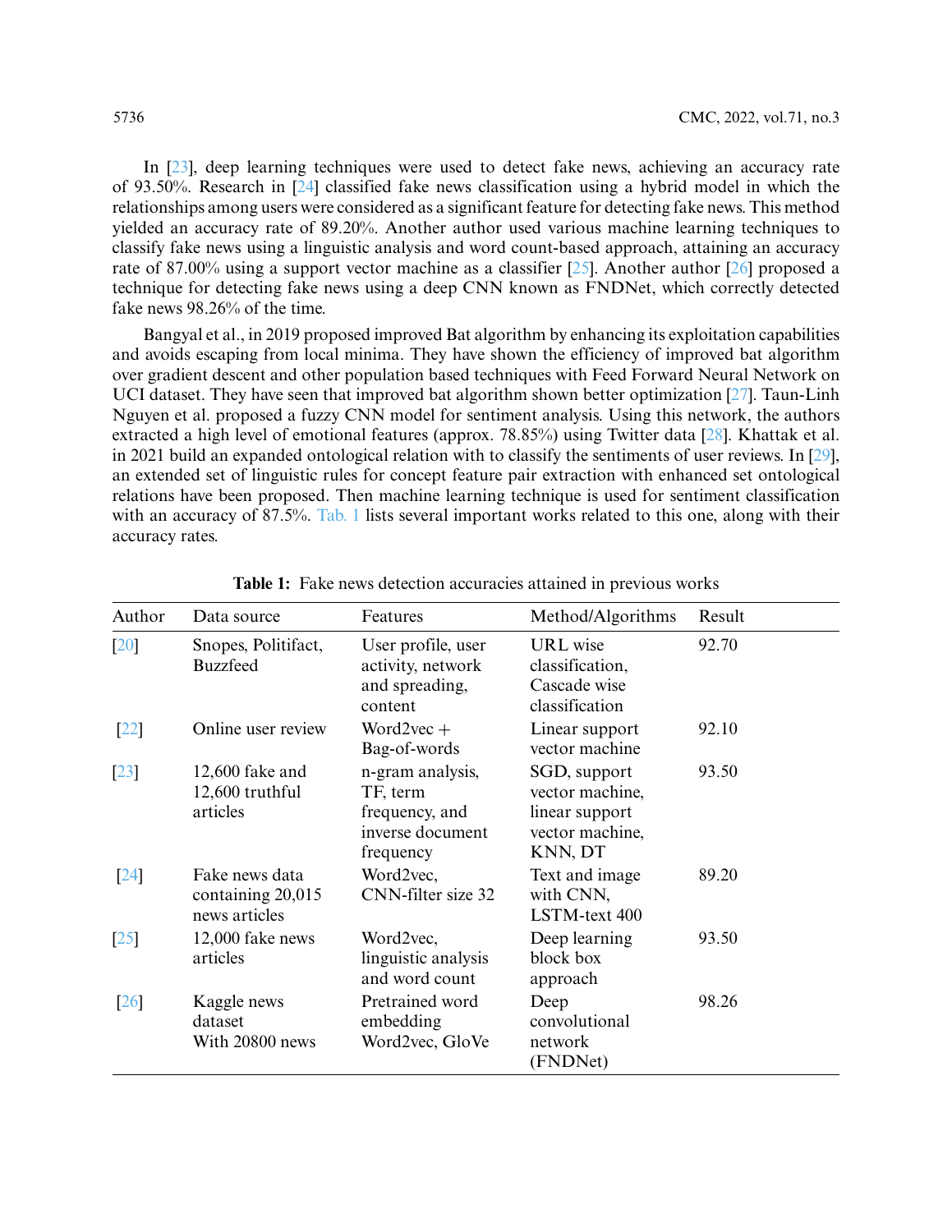#### **3 System Overview**

The design proposed in the present study presents a fake news detection architecture comprised of various stages [\(Fig. 2\)](#page-5-0). Initially, the dataset was preprocessed to generate tokenized words, which meant the original news statements in real-world language format were converted into a list of integers representing the words in the same sequence as in the input string statement. Then, these tokenized sentences were replaced with word embedding, resulting in a matrix with the same number of columns as the sentence length. The number of rows is equal to the usual dimension size for the word embeddings.

At first, the training is done for news classification on these word embeddings with the help of CRNNs. Then, these CRNNs are stripped from the last dense layers, and these layers are replaced with a fuzzy c-means classifier, which is again trained with the dataset; however, this time, the CRNN layers are not updated during training.

The final resultant model combines fuzzy c-means and CRNN architecture, where the CRNN encodes the sentence into an n-dimensional feature vector, which works as a reduced representation of the input statement. Then, this n-dimensional feature vector is passed on to the fuzzy c-means, which classifies the input statement as either real or fake.

Pseudo-Code for the Proposed Architecture

**Input**: Training Data

**Output**: Trained Fuzzy CRNN model

1 Design a CRNN model with the help of 1-dimensional convolution layers followed by multiple dense layers

2 Add a softmax output layer to the end of the CRNN with several nodes (equal to the number of classification classes).

- 3 Train the CRNN with the training data until convergence occurs.
- 4 Replace the dense and softmax layers from the trained CRNN model with an FCM.
- 5 Train the final fuzzy CRNN architecture again with the training data.
- 6 Return the trained fuzzy CRNN

## *3.1 One-Dimensional Convolution Layer*

In general, CNNs are considered artificial neural networks that specialize in recognizing patterns in images while sharing the parameters with the help of corresponding kernels. This allows the model to encode image-specific features into a model with an understandable format while providing a reduced number of trainable parameters. These convolution operations employ 2-dimensional convolutional layers that operate on 2-dimensional inputs (i.e., inputs with height and width).

While these 2-dimensional convolutional layers are perfect for 2-dimensional data, they are not helpful for 1-dimensional data like time series, text, audio, and signal data. Such 1-dimensional data comprise a single value or a specific length of data in a sequential format. Due to this sequential format in one dimension, 1-dimensional convolution layers work perfectly when all the advantages of 2-dimensional convolutions are applied. A convolutional operation (with the kernel moving in a timestamp) is shown in [Fig. 1.](#page-5-1)

1-dimensional convolution layers process a finite number of data points equal to the length of the kernel in a sequential format (sometimes referred to as a temporal axis). These kernels are then shifted ahead into the temporal axis for another finite number of steps defined by the stride value of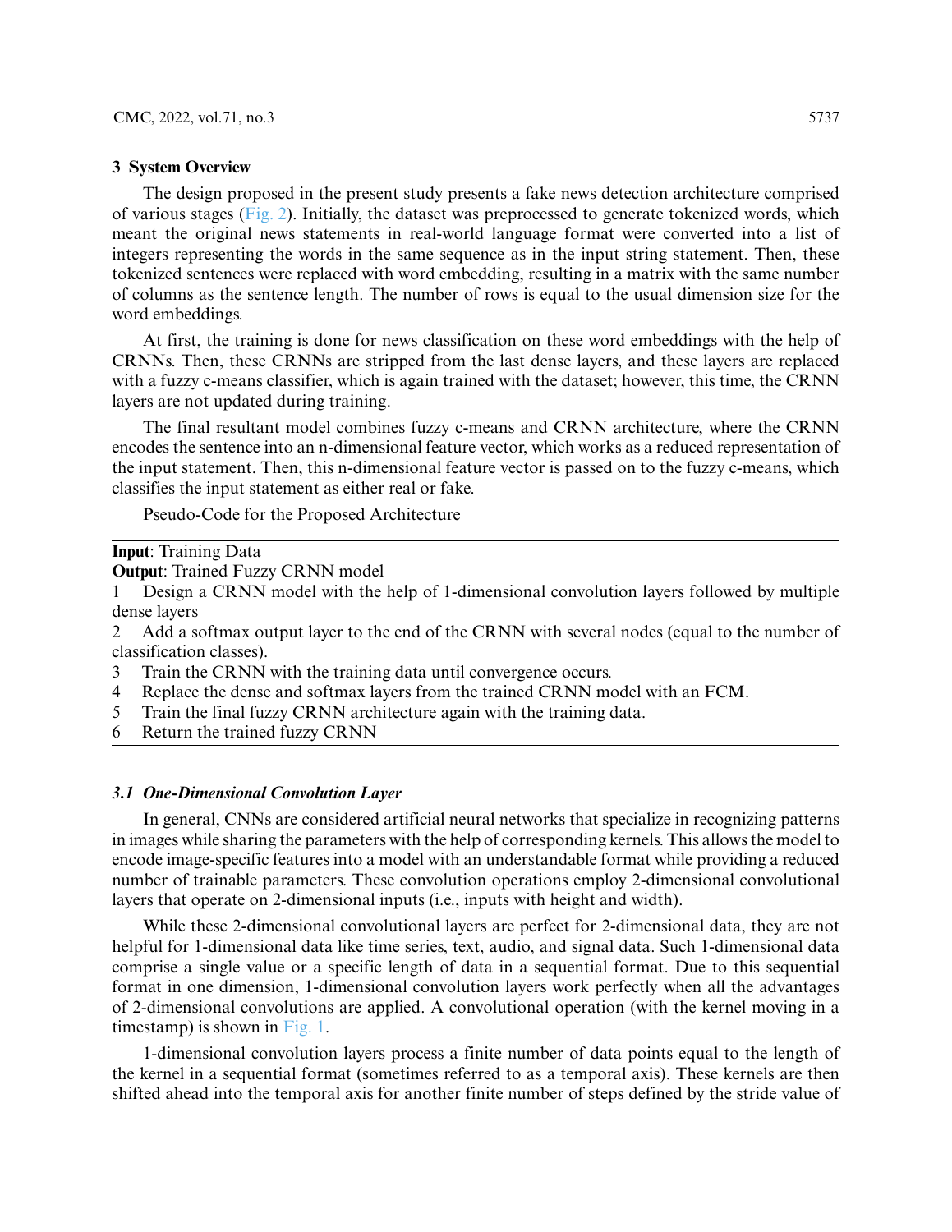the kernel. These 1-dimensional convolution layers work the same as the 2-dimensional convolution layers; the key difference is that the shifting of the kernel is done on only one axis.



**Figure 1:** Convolution filter operation on 1-dimensional data

<span id="page-5-1"></span><span id="page-5-0"></span>

**Figure 2:** Flow of data through proposed architecture

## *3.2 Fuzzy C-Means Clustering*

Traditional clustering algorithms work by defining centroid points, which are classified based on their closeness to one of the centroids. One drawback of this approach is that a single element can belong to only one class at a time. This hard clustering of the data points could lead to incorrect classification results for points that are approximately equidistant from two centroids.

Fuzzy clustering is a soft clustering technique in which each data sample can belong to more than one centroid at a time, thereby allowing a data sample to belong to a centroid for all the centroids. With these values, the user can categorize the data points into different classes and obtain more detailed correlations with all the centroids [\[30\]](#page-17-9).

Fuzzy c-means clustering is the most widely used fuzzy clustering algorithm. It is very similar to the K-means algorithm, which is commonly used in machine learning research.

For a given set of data samples  $X = \{x_1, x_2, x_3, \ldots, x_n\}$ , where, for each sample  $x_i \in \mathbb{R}^m$ , m represents several dimensions of features that are used to identify each data sample. The task is to generate a set of c unique cluster centers denoted as  $C = \{c_1, c_2, c_3, \ldots, c_c\}$ . The relationships of the data samples with the cluster centers are then determined.

The squared distance between the corresponding data sample and cluster node is represented in [Eq. \(1\).](#page-5-2)

<span id="page-5-2"></span>
$$
d_{i,j}^2 = \|x_i - c_j\|_A^2
$$
 (1)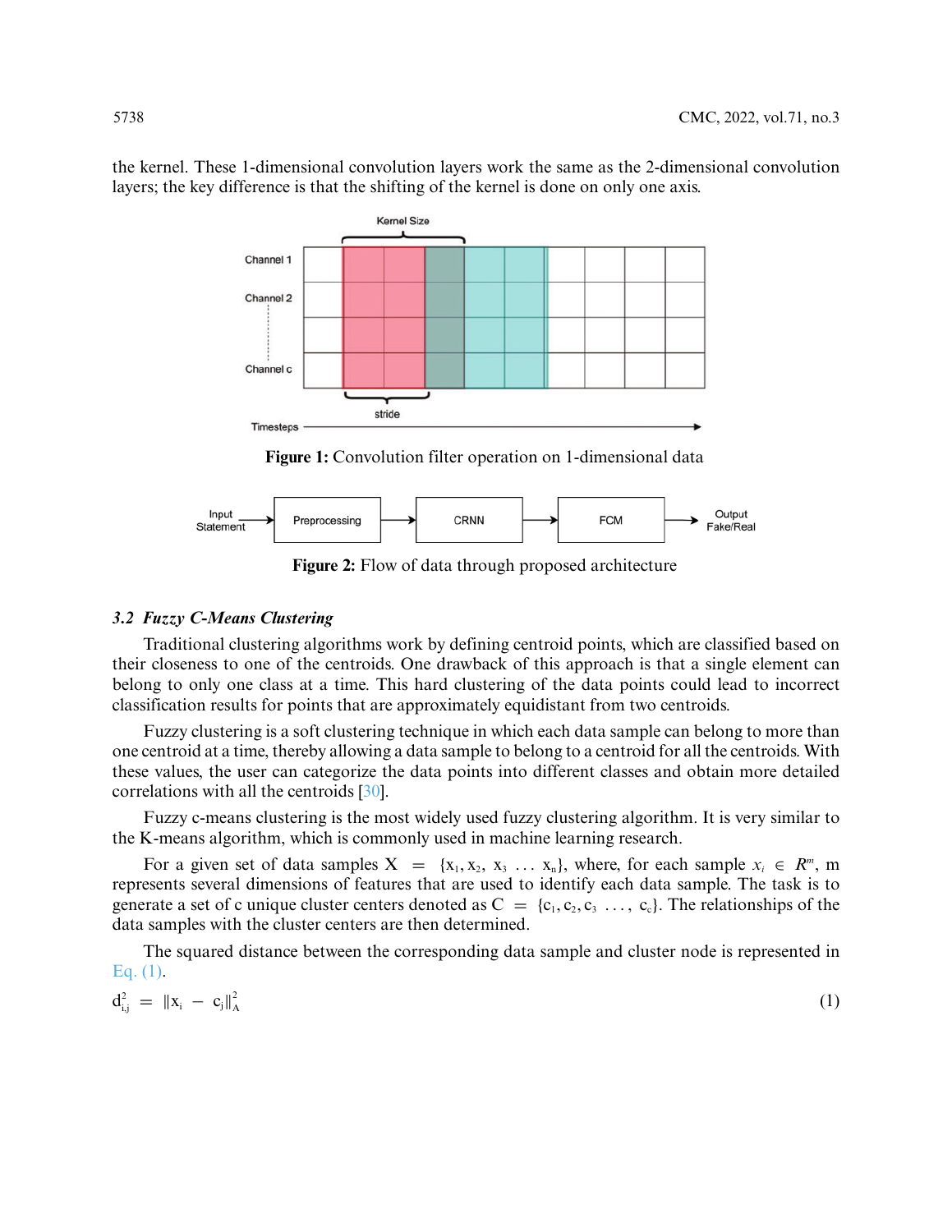Since the data samples are in vectorized format, the above equation can be modified into a vectorized A-norm form as in [Eq. \(2\).](#page-6-0)

<span id="page-6-0"></span>
$$
d_{i,j}^2 = (x_n - c_1)^2 A (x_n - c_j)
$$
 (2)

The partitions and the degree of association for all data samples and the corresponding cluster centers can be collectively represented as partition matrix W. This matrix is a read as a valued  $n \times c$  matrix, where the rows represent the corresponding data samples ranging from  $\{1, \ldots, n\}$  and the columns represent the corresponding cluster centers ranging {1, *...* , c}. This partition matrix represents all the data samples and their degrees of association with the cluster center collectively.

$$
W = w_{i,j} \in [0, 1], i = 1, ..., n, j = 1, ..., c
$$

When multiplied with the distance values calculated earlier, this weighted partition matrix gives a squared error value between the data sample and the corresponding cluster. This value is weighted by the partition matrix for each data sample with each cluster center, which is represented by  $w_{ij}d_{ij}^2$ .

Summation is performed to generalize the squared errors for all cluster centers for each corresponding data sample. The outcome is an n-dimensional real-valued vector with a sum of the squared error values of each data sample, and it is represented as  $\sum_{ij}^{c} w_{ij}^{m} d_{ij}^{2}$ . *j*=1

The above equation can be termed the generalized overall weighted sum of squared sum error for the complete dataset. A cost function (see Eq.  $(3)$ ) can be defined for a given set of data samples and clusters (with the help of the above equation). Eq.  $(3)$  calculates the overall loss of the given data sample and cluster association system.

<span id="page-6-1"></span>
$$
J(X, C) = \sum_{i=1}^{n} \sum_{j=1}^{c} w_{ij}^{m} d_{ij}^{2}
$$
 (3)

For a given data sample to belong to a specified cluster, the degree of membership should be high. In other words, the data point should be closer to the center of the cluster it is a member of than to any other cluster center. To achieve this, a minimization operation is performed on the given cost function Eq.  $(4)$ :

<span id="page-6-2"></span>
$$
\arg\min_{c} \sum_{i=1}^{n} \sum_{j=1}^{c} w_{ij}^{m} \|x_i - c_j\|^2,
$$
\n(4)

where

 $x_i \rightarrow i^{th}$  data sample  $1 \leq i \leq n$  $c_j \rightarrow j$ <sup>th</sup> cluster center 2  $\leq j < n$  $m \rightarrow$  weighted exponent  $1 \le m \le \infty$ 

 $w_{ii} \rightarrow$  Partition matrix

The cost function is minimized by updating the partition matrix and the cluster center vectors with each iterative step. This reduces the overall cost for the given dataset and the corresponding cluster centers.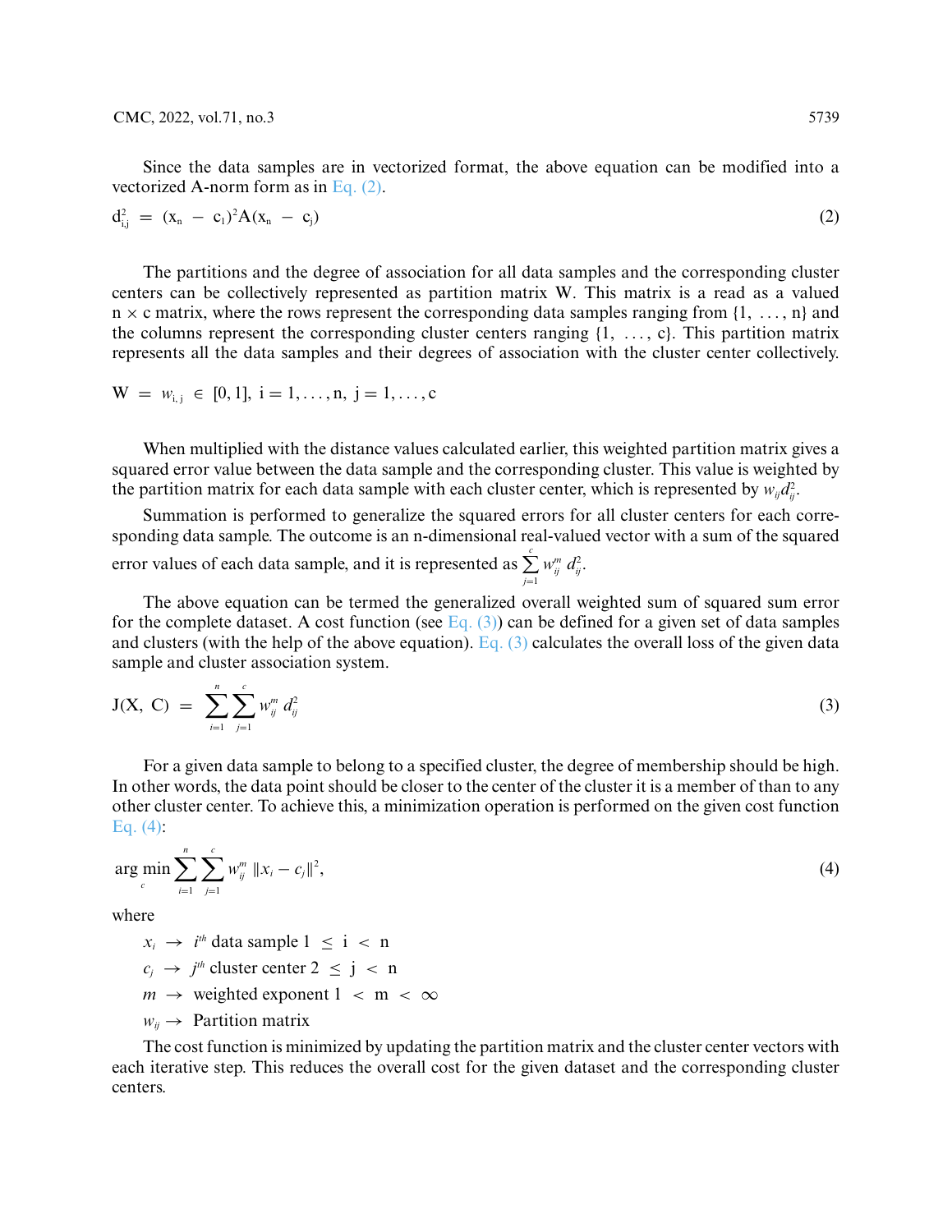<span id="page-7-1"></span><span id="page-7-0"></span>With each minimization step, all cluster centers are updated using Eq.  $(5)$ .

$$
c_j = \frac{\sum_{i=1}^n w_{ij}^m x_i}{\sum_{i=1}^n w_{ij}^m}
$$
\n(5)

The partition matrix helps define how much of the data sample's weight belongs to a corresponding cluster. This can be calculated using Eq.  $(6)$ .

$$
w_{ij} = \frac{1}{\sum_{k=1}^{c} \left( \frac{\|x_i - c_j\|}{\|x_i - c_k\|} \right)^{\frac{2}{m-1}}}
$$
(6)

## *3.3 Model Architecture*

The overall model's architecture is divided into two parts: CRNN and FCM. The CRNN handles the model's input (processing it in sequential format with the help of 1-dimensional convolution layers) and generates an f-dimensional feature vector. This vector is a form of the input statement that has been encoded into an f-dimensional feature space. This f-dimensional vector is then passed to the FCM for classification into two categories: real news and fake news.

Since there are only two classification categories, the FCM generates two values for each data sample, and each value corresponds to the degree to which that sample belongs to the corresponding class. This final value is evaluated, and the final class (either real news or fake news) is obtained. [Fig. 2](#page-5-0) is a flowchart illustrating the process of detecting fake news.

### **4 Datasets**

#### *4.1 LIAR*

LIAR is a publicly available dataset for fake news detection [\[31\]](#page-17-10). It contains manually labeled short statements collected from various domains from POLITIFACT.COM. It includes 12,800 human-labeled short statements. Each statement was evaluated in two stages—first by the POLITIFACT.COM's editors and then through an analysis of 200 randomly sampled instances by journalists. The statements were recorded between 2007 and 2016.

The complete dataset was classified into six groups based on their truthfulness ratings: pantsfire, false, barely-true, half-true, mostly-true, and true. For this research, the main task was to simply classify statements as real or fake. This task was achieved by merging the six labels of the LIAR dataset into two categories as follows:

Fake Category -*>* {*pants-fire, false, barely-true*} Real Category -*>* {*half-true, mostly-true, true*}

# *4.2 LIAR-PLUS*

The LIAR-PLUS dataset is an extension of the original LIAR dataset [\[32\]](#page-17-11). In the LIAR-PLUS dataset, the justifications used for the statements were updated by automatically extracting the claims provided in the original articles. The justifications were extracted from the conclusion or summary sections of the texts, which were filtered out based on the use of 'verdict' and related words. These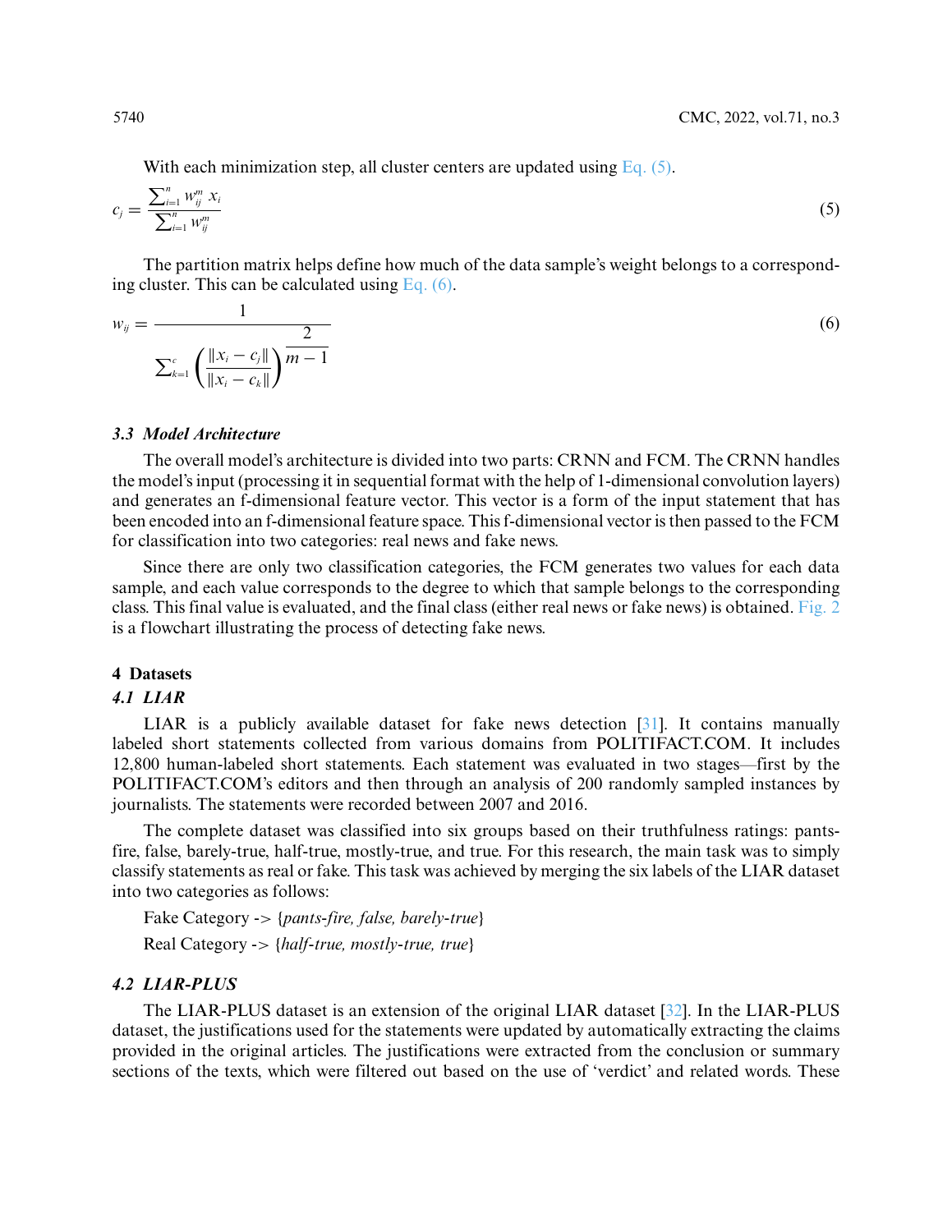extended justifications were added as support statements for the fact-checking claims. They also provided more detailed information about each data sample.

# *4.3 ISOT*

The ISOT fake news dataset [\[33\]](#page-17-12) contains several thousand fake news and truthful articles obtained from various legitimate sources. The truthful articles were broadly obtained by legally crawling articles from Reuters.com, while the fake news articles were collected from multiple sources validated by POLTIFACT.COM. The dataset contains 44,898 sample statements and their corresponding body texts. Of these statements, 21,417 belong to the real news category, and 23,481 belong to the fake news category [\(Tab. 2\)](#page-8-0).

<span id="page-8-0"></span>

| Dataset          | Fake news | Real news | Extended<br>justification | Total sample |
|------------------|-----------|-----------|---------------------------|--------------|
| <b>LIAR</b>      | 5657      | 7125      | Not available             | 12,782       |
| <b>LIAR-PLUS</b> | 5657      | 7125      | Available                 | 12,782       |
| <b>ISOT</b>      | 23481     | 21417     | Available                 | 44,898       |

**Table 2:** Samples of data in each dataset

# **5 Results**

Multiple models were trained on the above-specified datasets with the proposed techniques. The complete experiment configuration, training steps, and results are stated below.

#### *5.1 Experimental Setup*

The complete simulation has been carried out for the proposed fuzzy CRNN using the Python tool. Their architecture has been considered, and the experiment was carried out using a PC with Windows 10 OS, 4GB RAM, and an Intel I5 processor.

The key tasks performed for the complete training of a fuzzy CRNN model comprise initial CRNN training, transferring knowledge to fuzzy c-means, and training the combined fuzzy CRNN architecture. More detailed descriptions of the configuration and steps are provided in the following sections.

#### *5.2 Data Pre-Processing*

This section describes the general experimental configurations and all the steps taken to prepare the dataset. The process starts with the initial unprocessed news statements in paragraph format and ends with a clean, structured sequential embedding format that can be understood by the proposed architecture [\(Fig. 3\)](#page-9-0).

The main sequential tasks performed on all the statements in all the datasets during data cleaning are listed below:

- Removal of URLs
- Removal of numbers
- Removal of punctuation
- Conversion of all characters into lowercase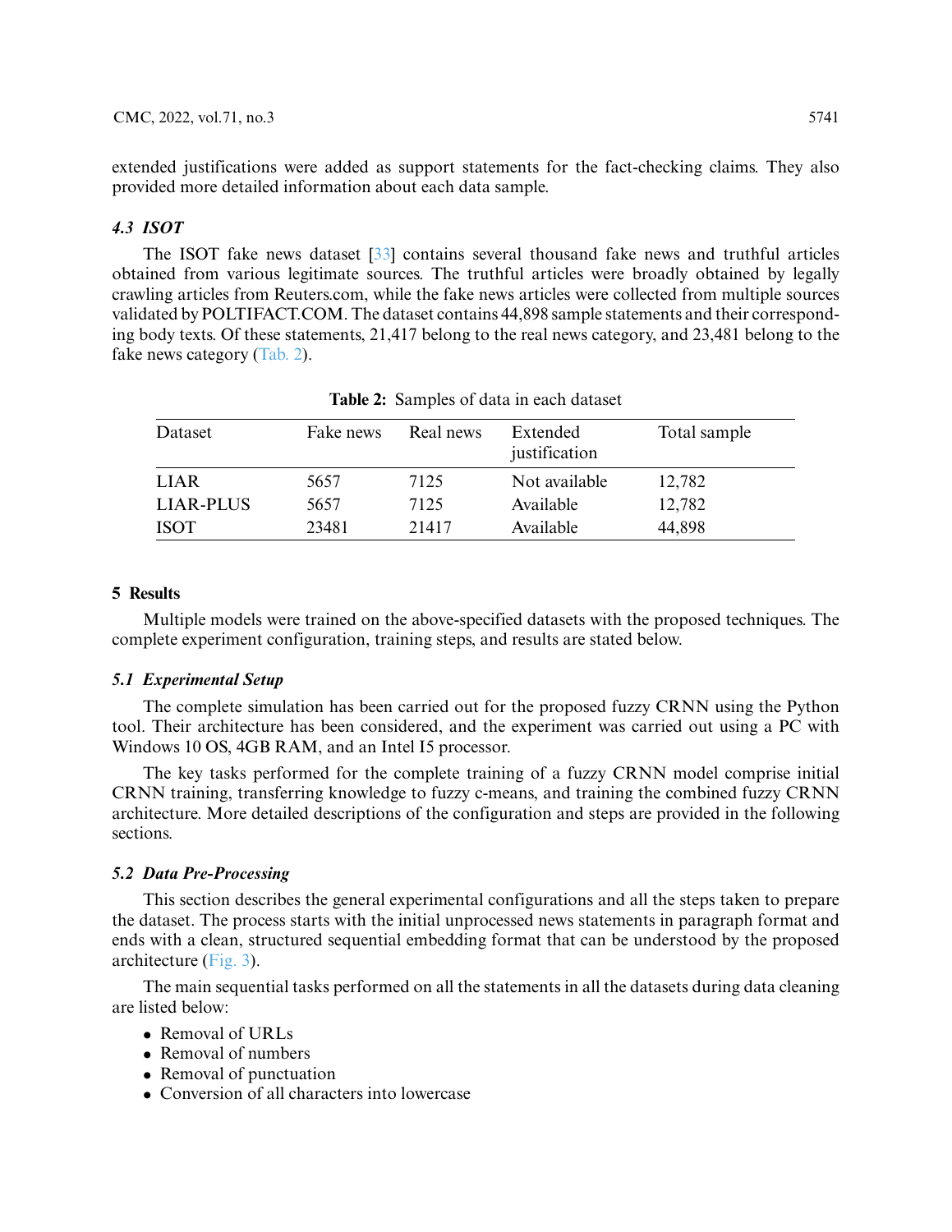- Splitting of words at spaces and converting them into a list format.
- Removing words containing one or two letters
- Rejoining the list into a string without losing the sequential information.



**Figure 3:** The complete data preprocessing pipeline

<span id="page-9-0"></span>After the data cleaning process, the retrieved data are standardized data with no punctuation, special symbols, or redundant spaces.

Even after the data are cleaned and standardized, they are not understandable because machine learning models work with numbers. Therefore, the textual information needs to be converted into a numerical form without losing any information. Word tokenization is employed to achieve this.

Even if the dataset is sufficiently large, situations can arise where the model encounters a word that is not in the tokenization dictionary, meaning that its corresponding token is not generated. These types of words are called out of vocabulary tokens and are assigned index 0 as their token index.

After the tokenization dictionary is generated, the statements are converted into a list of words split at spaces. These words are then replaced by their corresponding token values, yielding a numeric representation of the textual data without losing any information. The statements comprising the realworld textual data do not need to be of equal length. This results in variable statement lengths in the dataset, which could lead to model overfitting based on the sentence lengths.

Input padding is employed to overcome this variable-length input problem. Input padding invlolves utilizing a predefined fixed input length. Based on this length, all statements are padded with out of vocabulary tokens. Statements longer than the predefined input length are truncated (starting at the end) until the predefined input length is attained. While this could lead to the loss of information, the fixed input length is determined based on the overall dataset sample length—therefore, the amount of information loss is minimized for all data samples.

Even after the words are tokenized into numbers, a large corpus of textual data is needed for the model to understand the real contexts and meanings of the tokenized words. Pre-trained word embeddings can be used to overcome this problem. These word embeddings are vectorized, encoded forms of individual words. For this research, Global Vectors for Word Representation (GLoVe) pretrained embeddings were used. These were trained on a vast corpus of Wikipedia 2014 textual data.

[Fig. 3](#page-9-0) depicts all the data preprocessing steps. First, the input data go through the data cleaning process. Then, the sentences are tokenized. After this, word embedding is performed.

#### *5.3 Model Training*

For the proposed model, a sentence encoder (in the form of a convolution recurrent neural network) is required to process the input in a sequential format and produce encoded sentences. When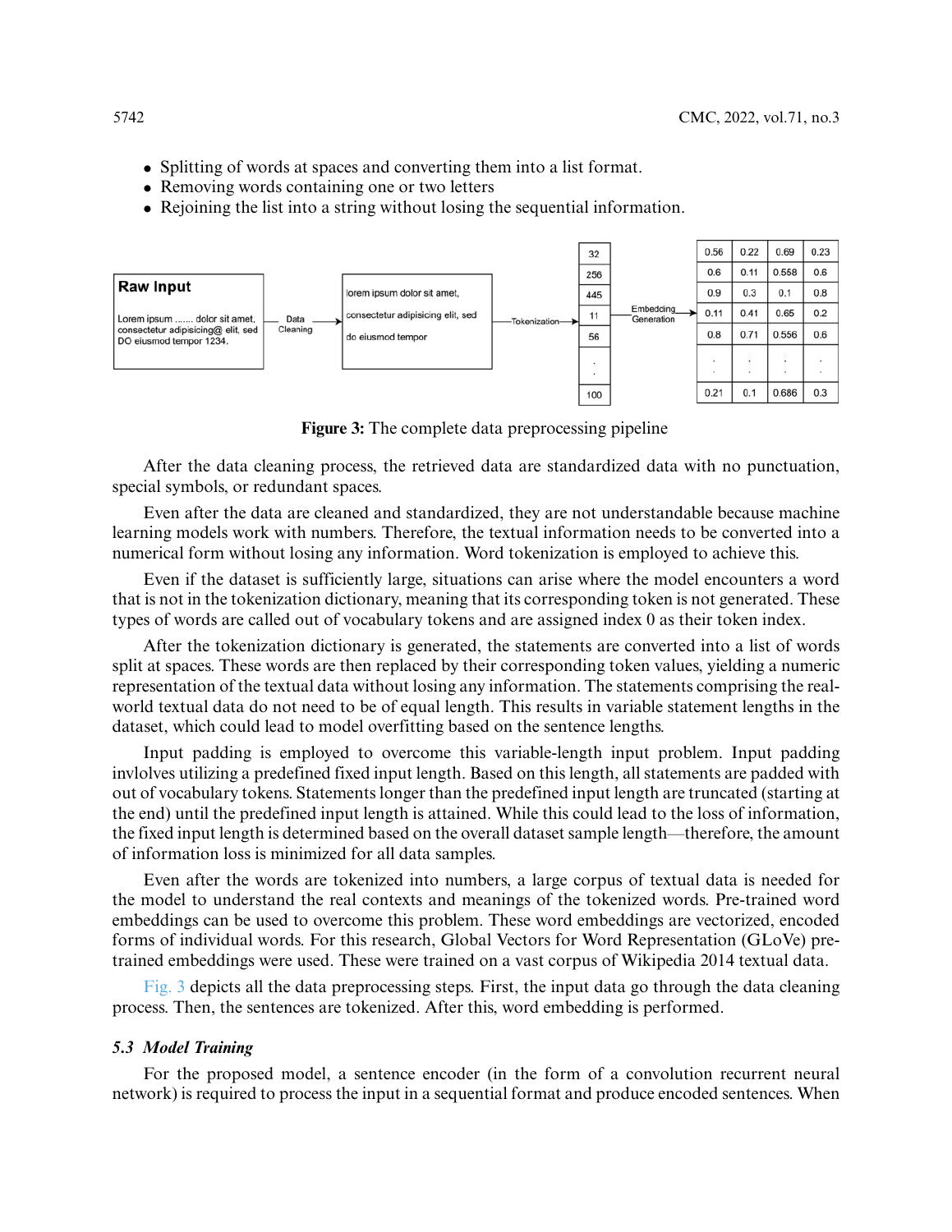the encoded form of the input data is generated, the neural network architectures can work on highdimensional data; only important information from this high-dimensional data is extracted and used. This process reduces the dimensionality of the input while maintaining its unique representational value. These encoded input data are then passed to the fuzzy c-means for classification. It is essential to reduce the dimensionality of the high-dimensional data because FCMs work efficiently with lowdimensional data.

Since a CRNN [\(Fig. 4\)](#page-10-0) is employed for input data encoding or dimensionality reduction and FCM is used for classification, the proposed approach can combine the positive aspects of each. As a result, an efficient and accurate classification architecture is provided, and the overall complexity and computation needs are reduced. The word embedding is then passed through CNNs and dense layers, eventually leading to classification as real or fake news.



**Figure 4:** CRNN model for encoder training

<span id="page-10-0"></span>The CRNN is trained in a supervised way by being given input statements in the form of sequential word embeddings. It then classifies the statements into the corresponding categories (fake or real). After a considerable number of training iterations, the CRNN training is terminated, and the CRNN is truncated from the last layers; only the 1-dimensional convolution layers are kept, which serve as the encoder for the FCM. The convolutional layers are used for features extraction from the data and recurrent layer is just a single layer which will also act as 1D convolutional layer and after passing from several layers fuzzy system is used to classify the result instead of neuron units.

After training the CRNN as the encoder, the CRNN layers are frozen for further updating by training. Also, the FCM is attached to the end of the encoder to relay the encoded low-dimensional output of the CRNN into the FCM. This, combined with the fuzzy CRNN architecture [\(Fig. 5\)](#page-11-0), is then trained with the dataset. However, since the CRNN layers are frozen for training, they work only as encoders, and training is done only on the FCM section of the architecture.

The FCM is trained until a considerable loss is achieved; the final architecture is called a fuzzy CRNN. A fuzzy CRNN can categorize temporal or sequential input into finite categories while allowing an input sample to belong to more than one category. This kind of categorization is not possible with traditional K-means algorithms.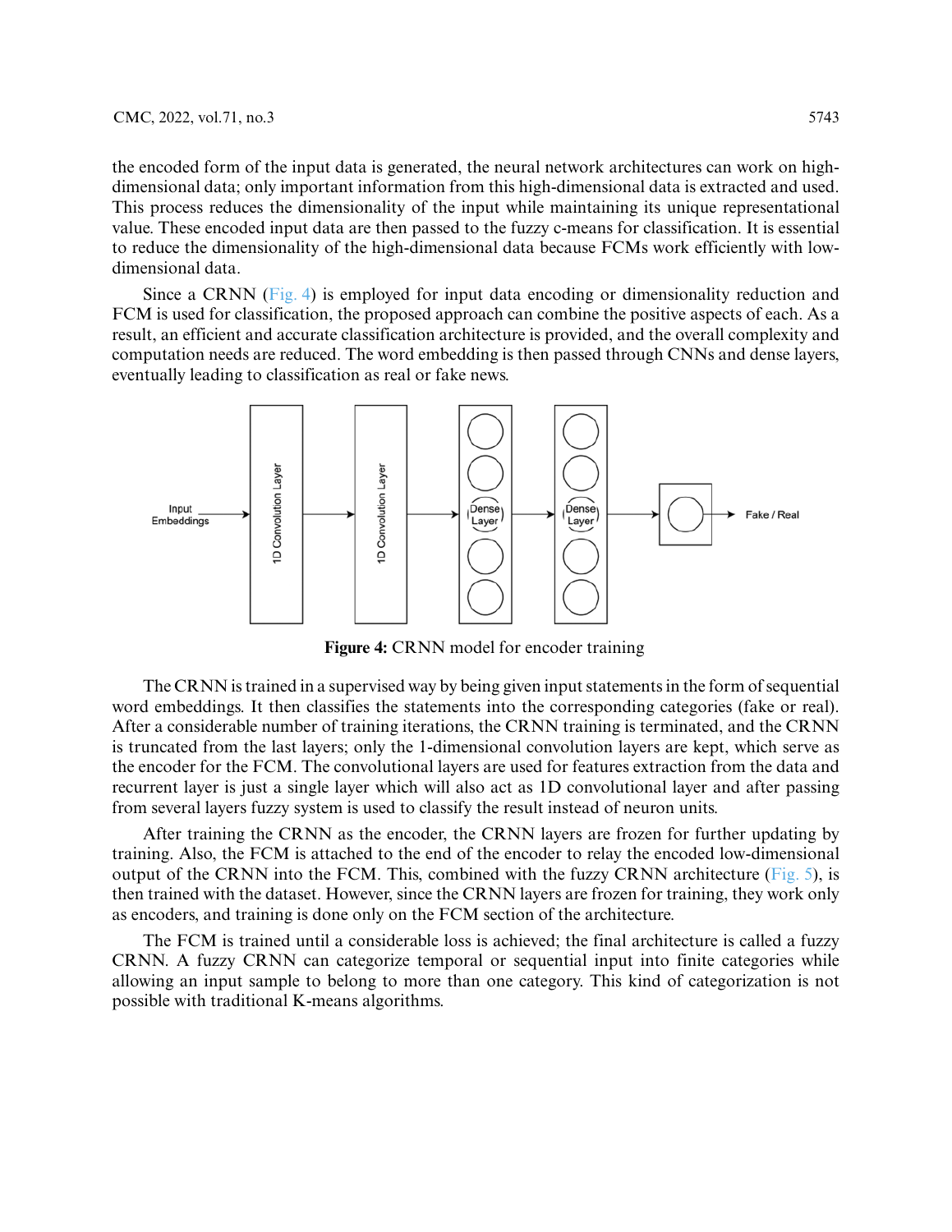

<span id="page-11-2"></span><span id="page-11-1"></span>**Figure 5:** Fuzzy CRNN connected with frozen CRNN layers

#### <span id="page-11-0"></span>*5.3.1 Experimental Evaluation*

The proposed fuzzy CRNN is evaluated based on the parameters of precision, recall, accuracy, and F1 score. All parameters were evaluated using the classification report of the best model. The classification report provides details about the accuracy, recall, precision, and F1 score, and some data samples were evaluated to support the evaluation [\[34\]](#page-17-13). The formulas used to calculate accuracy, recall, precision, and F1 score are as follows.

Accuracy: resolves the proximity for detection by the classifier and is determined by Eq.  $(7)$ .

$$
Accuracy = \frac{TP + TN}{TP + FP + FN + TN}
$$
\n(7)

Recall: detects the positive sample by the proposed Fuzzy CRNN represented in [Eq. \(8\).](#page-11-2)

$$
\text{Recall} = \frac{\text{TP}}{\text{FP} + \text{TN}} \tag{8}
$$

Precision: provides the ratio of true positive (TP) values to the total predicted values expressed by [Eq. \(9\).](#page-11-3)

<span id="page-11-3"></span>
$$
Precision = \frac{TP}{TP + FP}
$$
\n(9)

<span id="page-11-4"></span>F1 score**:** the ratio between the average mean of precision and recall expressed by [Eq. \(10\).](#page-11-4)

$$
F1 score = 2* \frac{Precision * Recall}{Precision + Recall}
$$
\n(10)

TP is a forecast value that is expected to be positive and is determined as positive in an AI model. A false positive (FP) is defined as a forecast value that is expected to be negative initially and later shown to be positive by an AI model. A true negative (TN) is a forecast value expected to be negative and shown to be negative by the AI model. Finally, a false negative (FN) is a forecast value expected to be positive but later shown to be negative by the AI model.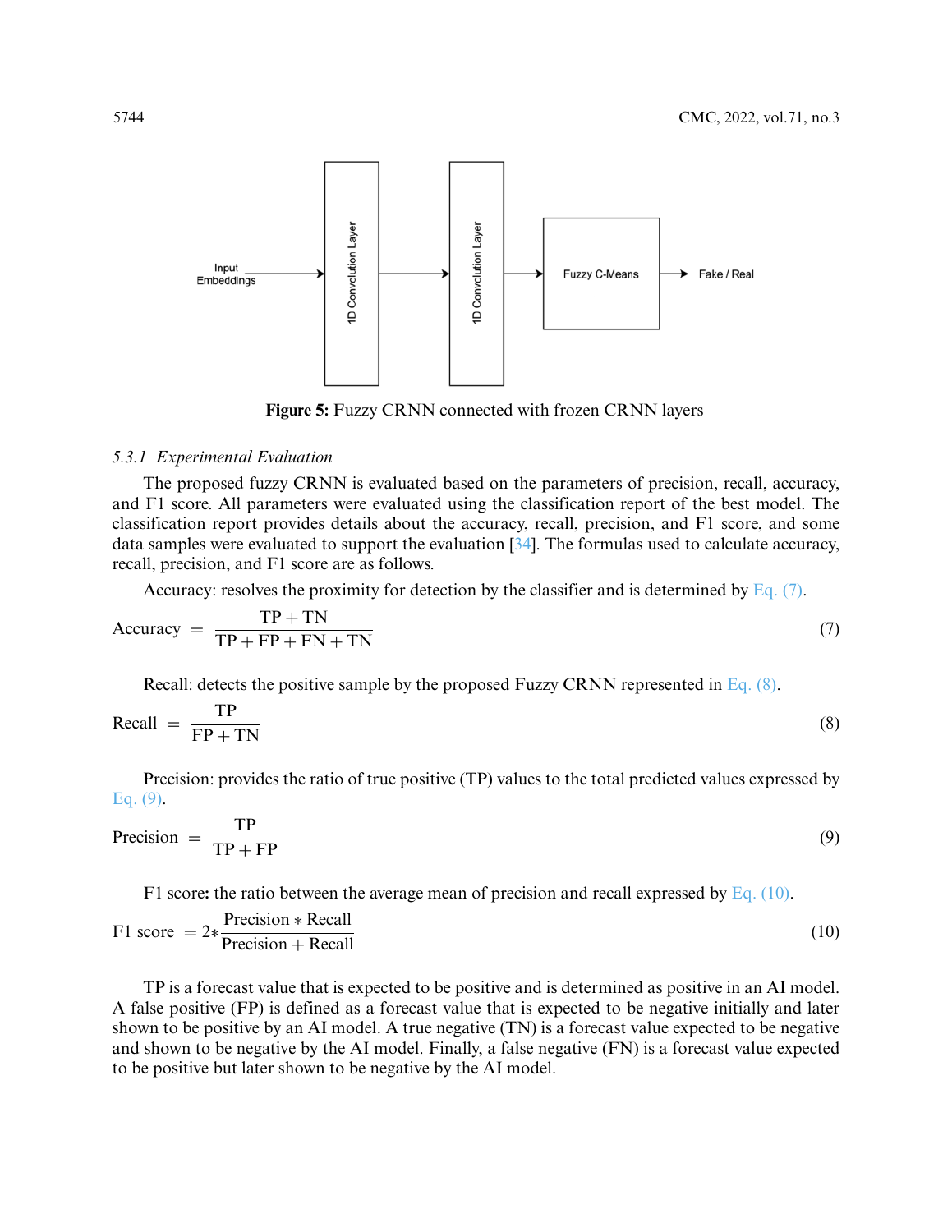#### CMC, 2022, vol.71, no.3 5745

#### *5.3.2 Implementation Results*

The proposed architecture was trained and tested on three datasets—namely, the LIAR dataset, LIAR-PLUS dataset, and ISOT dataset. All these datasets' details are provided in previous sections.

#### *LIAR Dataset*

For the LIAR dataset, the target classes or labels were divided into six sections based on the severity or truthfulness of the statements. However, for binary classification (i.e., fake/real classification), these six labels were merged into two labels. Specifically, the false, barely-true, and pants-fire labels were grouped into the fake news category, and the true, mostly-true, and half-true categories were grouped into the real news category.

With these label groupings, a GLoVe embedding of 300 dimensions was used for word embedding, while the CRNN reduced the input data to 64-dimensional encoded vectors. These vectors were used as input for the FCM substructure for classification. The classification report of the LIAR dataset is shown in [Fig. 6.](#page-12-0)

|                                      | precision    | recall       | f1-score             | support              |
|--------------------------------------|--------------|--------------|----------------------|----------------------|
| Real News<br>Fake News               | 0.66<br>0.64 | 0.68<br>0.62 | 0.67<br>0.63         | 668<br>616           |
| accuracy<br>macro avg<br>eighted avg | 0.65<br>0.65 | 0.65<br>0.65 | 0.65<br>0.65<br>0.65 | 1284<br>1284<br>1284 |

**Figure 6:** Classification report for the proposed architecture on the LIAR dataset

<span id="page-12-0"></span>The overall accuracy rate is 65%, which is higher than that of the same binary classification problem as discussed in [\[31\]](#page-17-10). The proposed model was 66% accurate in the real news case and 64% accurate in the fake news category. Similarly, the proposed method yielded 68% recall in the real news category and 62% recall in the fake news case. Also, support values differed (668 in the real news class and 616 in the fake news class).

## *LIAR-PLUS Dataset*

LTAR

W

In the case of the LIAR-PLUS dataset, the labels were in the same format as the LIAR dataset; the added information comprised extended justification statements. While the labels were grouped similarly to the case of the LIAR dataset, the extended justification statements were also concatenated into the news statements, thereby making a combined input with both the news statement and its justification.

With this label grouping and combined statement and justification input, a GLoVe embedding of 200 dimensions was used for word embedding. Meanwhile, the CRNN reduced the input data into 64 dimensional encoded vectors, which were used as input for the FCM substructure for classification. The classification report for the LIAR-PLUS dataset is shown in [Fig. 7.](#page-13-0)

The proposed architecture was able to predict fake news with more accuracy and confidence than real news. The overall architecture also yielded high performance and low-computation-extensive predictions when compared to traditional neural network approaches. The LIAR-PLUS dataset yielded an accuracy of 70% (75% in the real news category and 66% in the fake news category). This difference occurred because the support values for each class differ (668 in the real news class and 616 in the fake news class).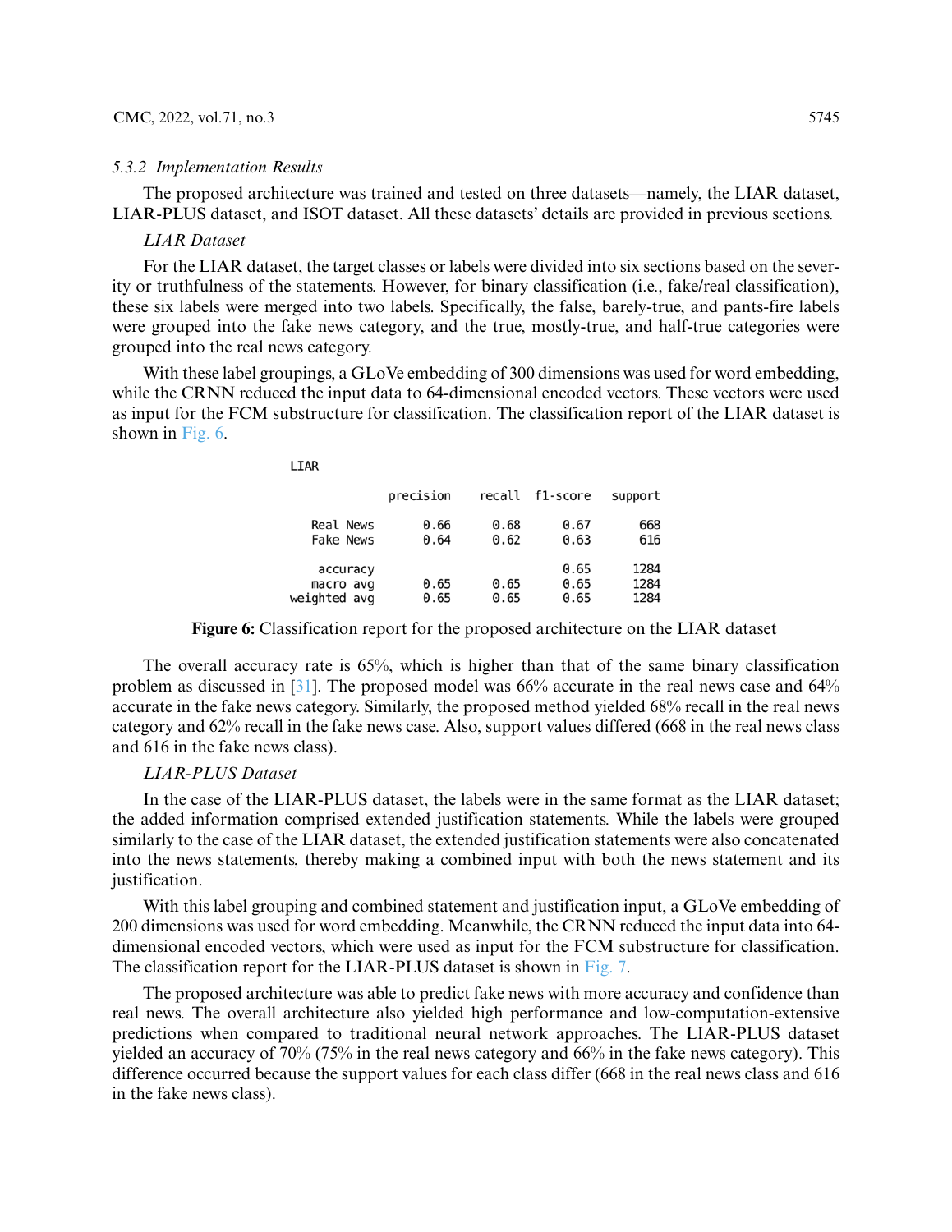|                                       | precision    |              | recall f1-score      | support              |
|---------------------------------------|--------------|--------------|----------------------|----------------------|
| Real News<br>Fake News                | 0.75<br>0.66 | 0.59<br>0.80 | 0.66<br>0.73         | 668<br>616           |
| accuracy<br>macro avg<br>weighted avg | 0.71<br>0.71 | 0.70<br>0.70 | 0.70<br>0.69<br>0.69 | 1284<br>1284<br>1284 |

**LIAR PLUS** 

<span id="page-13-0"></span>**Figure 7:** Classification report for the proposed architecture on the LIAR-PLUS dataset

#### *ISOT Dataset*

The ISOT dataset also contained the news title and statement, making it similar to the LIAR-PLUS dataset. However, the ISOT dataset also combined the title and statement to form a single complete news statement.

With the combined news title and statement input, the GLoVe embedding of 200 dimensions was used as word embedding, and the CRNN reduced the input data to 64-dimensional encoded vectors. These vectors were used as input for the FCM substructure for classification. The classification report for the ISOT dataset is shown in [Fig. 8.](#page-13-1)

|                                       | precision    | recall       | f1-score             | support              |
|---------------------------------------|--------------|--------------|----------------------|----------------------|
| Real News<br><b>Fake News</b>         | 1.00<br>1.00 | 1.00<br>1.00 | 1.00<br>1.00         | 4283<br>4283         |
| accuracy<br>macro avg<br>weighted avg | 1.00<br>1.00 | 1.00<br>1.00 | 1.00<br>1.00<br>1.00 | 8566<br>8566<br>8566 |

**Figure 8:** Classification report for the proposed architecture on the ISOT dataset

<span id="page-13-1"></span>The proposed architecture yielded  $99.99 \pm 0.01\%$  accuracy for the validation dataset while having lower computational costs than the other implementations. The results show that the precision, recall, and F1 score provide  $99.99 \pm 0.01\%$  accuracy with 4283 support instances in each class.

[Fig. 9](#page-14-0) below shows the confusion matrix for the classification.

The confusion matrix reveals important results related to several factors, such as accuracy, precision, recall, and F1 score. The accuracy of the model can be calculated using the confusion matrix as follows:

$$
Accuracy = \frac{TP + TN}{TP + FP + FN + TN}
$$

$$
Accuracy = \frac{4283 + 4282}{4283 + 0 + 1 + 4282} = .9999
$$

**TSOT** 

This implies that the proposed model has achieved 99.99% accuracy. On executing the model on thirty different time,  $99.99 \pm 0.01\%$  accuracy has been achieved.

[Tab. 3](#page-14-1) compares the proposed architecture with other supervised classification models when used for the same binary classification problem with the respective datasets. The table also contains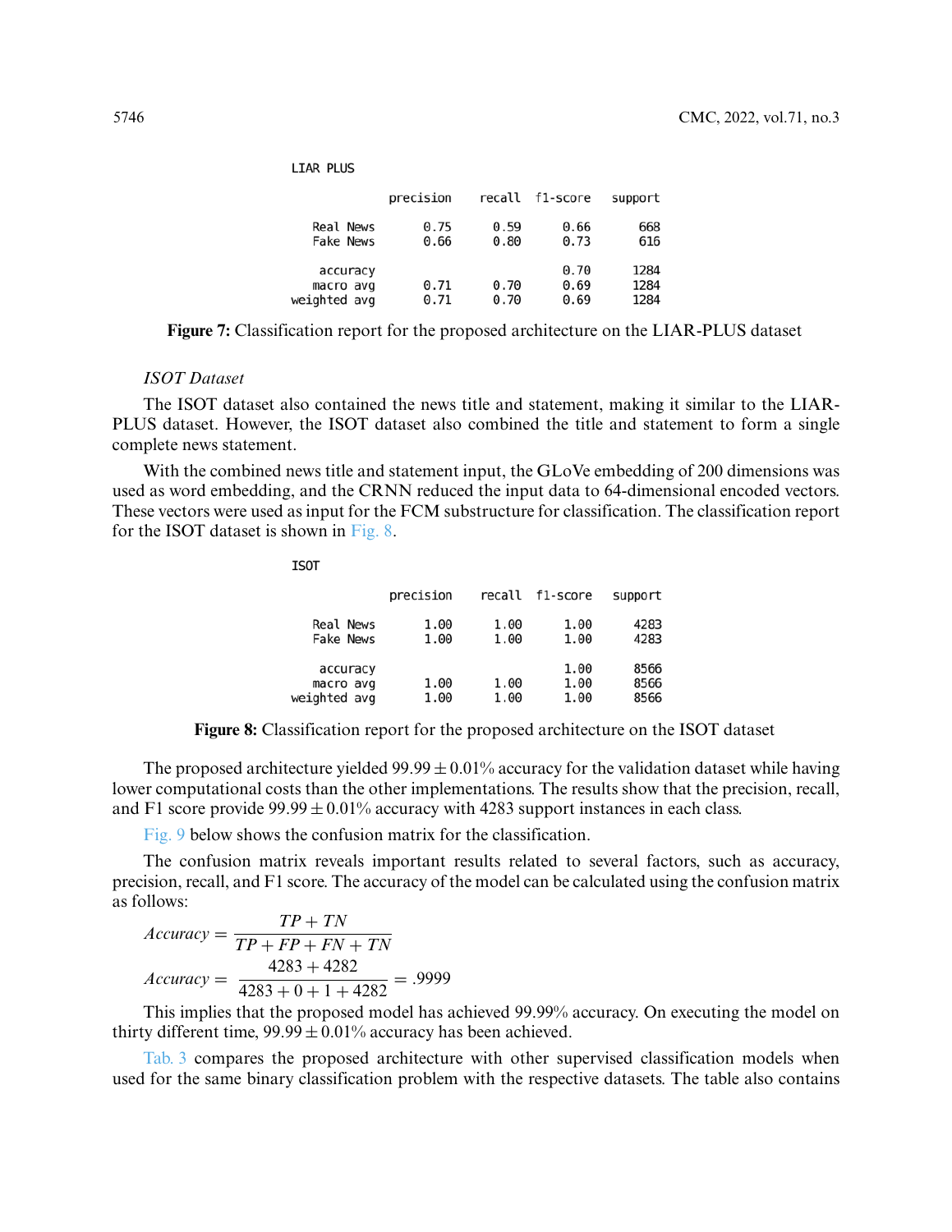performance results from [\[32\]](#page-17-11) for the LIAR and LIAR-PLUS dataset and from [\[33\]](#page-17-12) for the ISOT dataset.



<span id="page-14-0"></span>**Figure 9:** Confusion matrix for the proposed architecture on the ISOT dataset

| Dataset     | Model                              | Accuracy    |
|-------------|------------------------------------|-------------|
| LIAR        | LR                                 | 0.61        |
|             | Support vector machine             | 0.59        |
|             | <b>BiLSTM</b>                      | 0.60        |
|             | <b>Fuzzy CRNN</b>                  | 0.65        |
| LIAR-       | Logistic Regression (LR)           | 0.67        |
| <b>PLUS</b> | <b>Support Vector Machine</b>      | 0.66        |
|             | Bidirectional Long                 | 0.68        |
|             | Short-Term Memory                  |             |
|             | P-BiLSTM [31]                      | 0.67        |
|             | <b>Fuzzy CRNN</b>                  | 0.70        |
| <b>ISOT</b> | LR                                 | 0.52        |
|             | Random Forest                      | 0.92        |
|             | <b>Multinomial Naïve Bayes</b>     | 0.60        |
|             | <b>Stochastic Gradient Descent</b> | 0.52        |
|             | K Nearest Neighbors                | 0.60        |
|             | Decision Tree                      | 0.96        |
|             | Ada Boost                          | 0.92        |
|             |                                    | (Continued) |

<span id="page-14-1"></span>**Table 3:** Results of different models using various datasets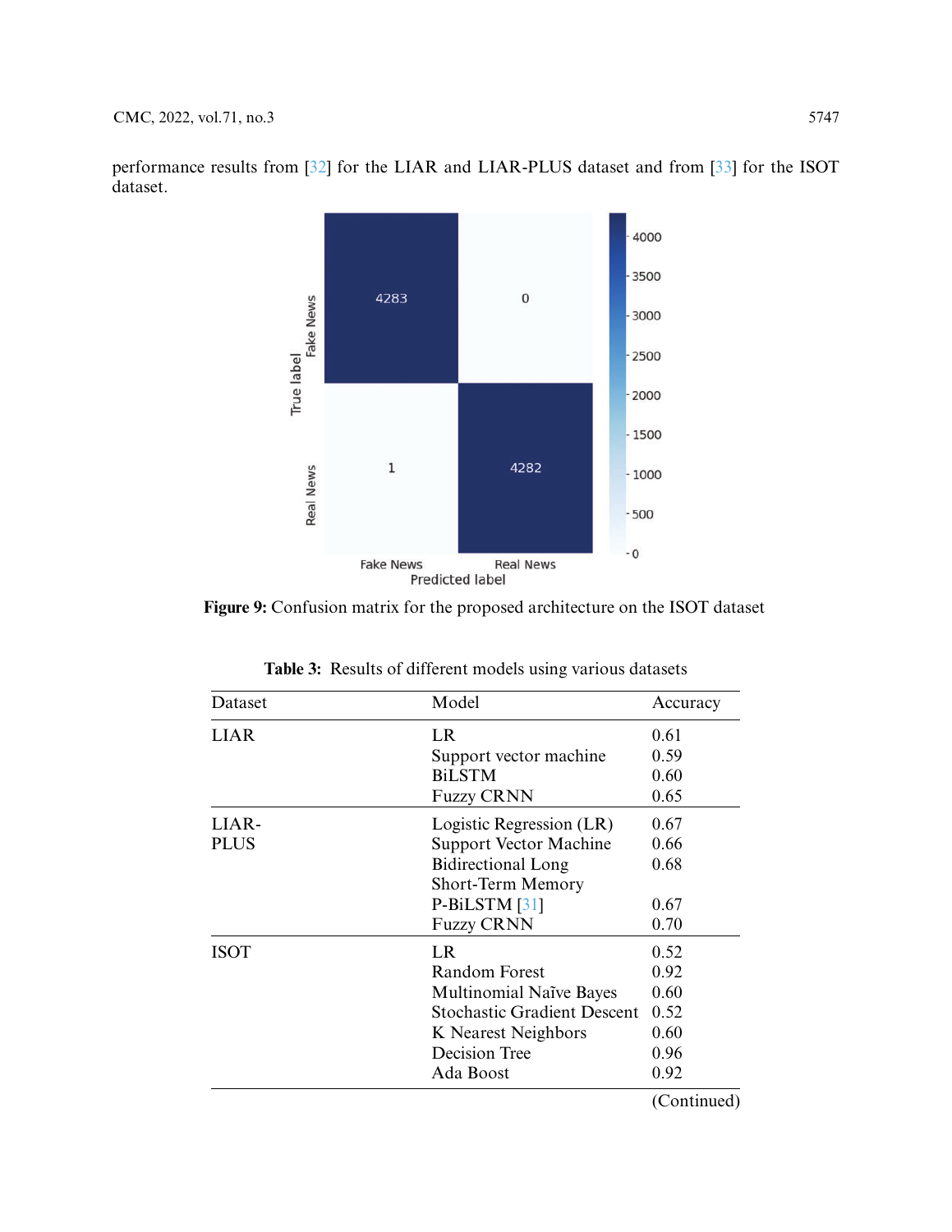| Table 3: Continued |                                          |                |  |
|--------------------|------------------------------------------|----------------|--|
| Dataset            | Model                                    | Accuracy       |  |
|                    | CNN only<br>RNN only                     | 0.99<br>0.98   |  |
|                    | Hybrid CNN-RNN [33]<br><b>Fuzzy CRNN</b> | 0.99<br>0.9999 |  |

#### **6 Conclusion**

This paper describes the development of an algorithm combining a CRNN and fuzzy cmeans algorithm. This combination led to high generalization, the CRNNs ability to process highdimensional data, and the fuzzy c-means' ability to allow a data sample to belong to more than one class into a single architecture simultaneously. The proposed approach has been examined using LIAR, LIAR-PLUS, and ISOT datasets. The results showed that the proposed approach yielded 65%, 70%, and  $99.99 \pm 0.01\%$  accuracy on the LIAR, LIAR-PLUS, and ISOT datasets, respectively. Although, in this work nearly 100% accuracy has been achieved but there are various other methods which have been already given almost same result. So, the importance of doing this work, lies in exploring the Fuzzy CRNN method in fake news classification and testing its accuracy on three different datasets which have been never done. From this all, it can be said that this research interest lies into exploring the possibility to enhance the efficiency or providing theoretical evidence of FCRNN into fake news classification.

The key advantages of the proposed approach are as follows:

- It can handle variable-length inputs.
- Fuzzy c-means can replace the dense layers of the traditional network, thereby reducing overall computation and memory costs without hindering the model's accuracy.
- The same proposed architecture can be employed on other natural language processing tasks.
- The initial encoder can be replaced with pre-trained sentence embedding generators.
- Unsupervised training can be employed for CRNN encoder training.
- The encoder can be easily replaced by another encoder, thereby adding to the robustness of modifications in the architecture.

There is room for advancement of this work in the following ways:

- Better sentence encoding approaches can be employed to more efficiently encode the input statements for FCM input.
- The CRNN and FCM can be trained in a parallel fashion in a single training session.

The most noteworthy limitations of this work are as follows:

- The FCM depended heavily on the CRNN's encoding ability for its final predictions.
- The FCM does not perform well with high-dimensional input data.

**Funding Statement:** The authors received no specific funding for this study.

**Conflicts of Interest:** The authors declare that they have no conflicts of interest to report regarding the present study.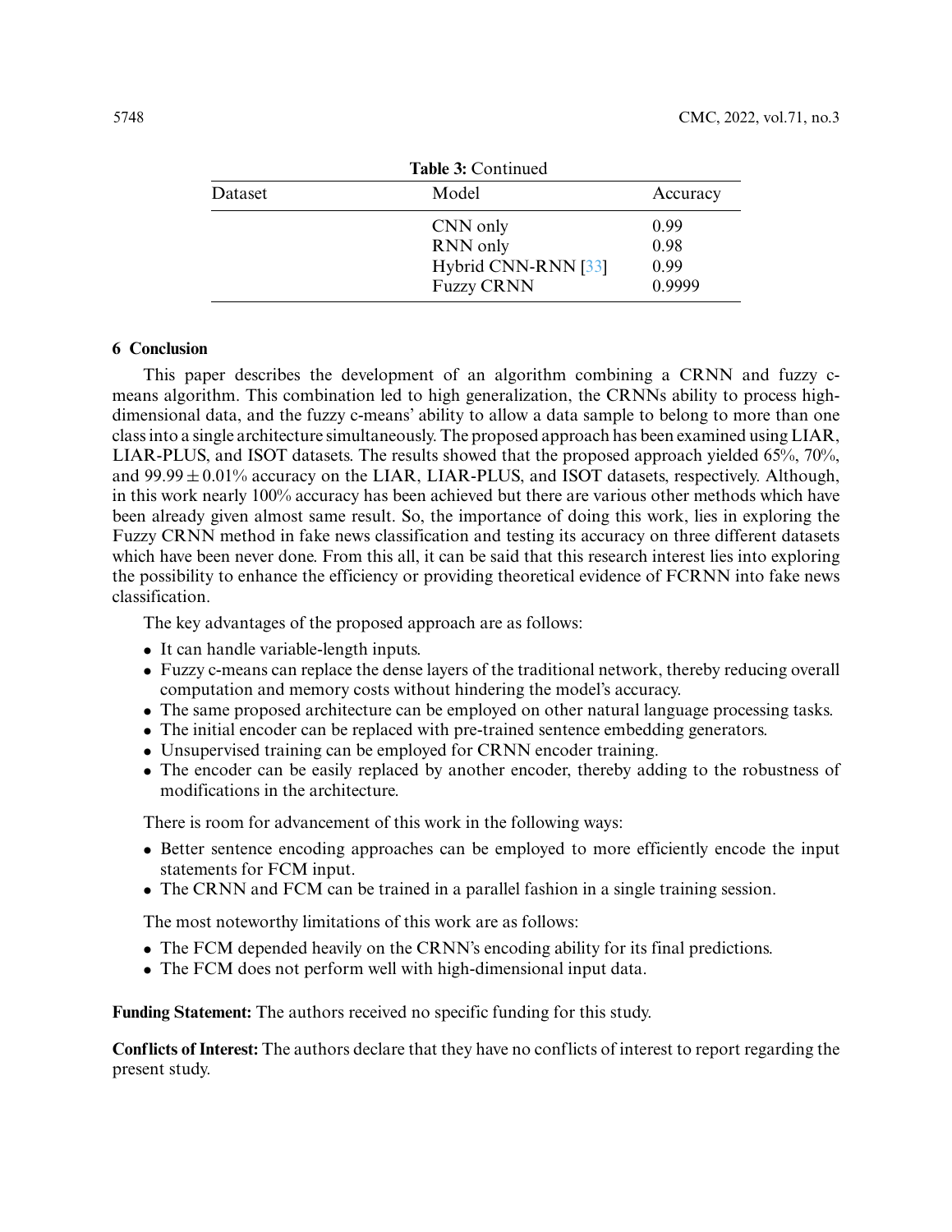#### **References**

- <span id="page-16-0"></span>[1] V. Agarwal, H. P. Sultana, S. Malhotra and A. Sarkar, "Analysis of classifiers for fake news detection," *Procedia Computer Science*, vol. 165, pp. 377–383, 2019.
- <span id="page-16-1"></span>[2] P. Bahad, P. Saxena and R. Kamal, "Fake news detection using Bi-directional LSTM-recurrent neural network," *Procedia Computer Science*, vol. 165, pp. 74–82, 2019.
- <span id="page-16-2"></span>[3] C. Zhang, A. Gupta, C. Kauten, A. V. Deokar and X. Qin, "Detecting fake news for reducing misinformation risks using analytics approaches," *European Journal of Operational Research*, vol. 279, no. 3, pp. 1036–1052, 2019.
- <span id="page-16-3"></span>[4] S. S. Jadhav and S. D. Thepade, "Fake news identification and classification using DSSM and improved recurrent neural network classifier," *Applied Artificial Intelligence*, vol. 33, no. 12, pp. 1058–1068, 2019.
- <span id="page-16-4"></span>[5] J. Thorne, M. Chen, G. Myrianthous, J. Pu, X. Wang *et al.*, "Fake news stance detection using a stacked ensemble of classifiers," in *Proc. EMNLP Workshop: Natural Language Processing meets Journalism*, Copenhagen, Denmark, pp. 80–83, 2017.
- <span id="page-16-5"></span>[6] S. M. Basha and D. S. Rajput, "An innovative topic-based customer complaints sentiment classification system," *International Journal of Business Innovation and Research*, vol. 20, no. 3, pp. 375–391, 2019.
- <span id="page-16-6"></span>[7] T. Traylor, J. Straub and N. Snell, "Classifying fake news articles using natural language processing to identify in-article attribution as a supervised learning estimator," in *2019 IEEE 13th Int. Conf. on Semantic Computing (ICSC)*, CA, USA, pp. 445–449, 2019.
- <span id="page-16-7"></span>[8] S. M. Basha and D. S. Rajput, "A roadmap towards implementing parallel aspect level sentiment analysis," *Multimedia Tools and Applications*, vol. 78, no. 1, pp. 1–30, 2019.
- <span id="page-16-8"></span>[9] J. Zhang, L. Cui, Y. Fu and F. B. Gouza, "Fake news detection with the deep diffusive network model," *arXiv preprint arXiv abs/1805.08751*, 2018.
- <span id="page-16-9"></span>[10] J. Z. Pan, S. Pavlova, C. Li, N. Li, Y. Li *et al.*, "Content-based fake news detection using knowledge graphs," in *Int. Semantic Web Conf.*, Monterey, CA, USA, Springer, Cham, pp. 669–683, 2018.
- <span id="page-16-10"></span>[11] S. Ghosh and C. Shah, "Towards automatic fake news classification," *Proceedings of the Association for Information Science and Technology*, vol. 55, no. 1, pp. 805–807, 2018.
- <span id="page-16-11"></span>[12] Y. Liu and Y. F. B. Wu, "Early detection of fake news on social media through propagation path classification with recurrent and convolutional networks," in *the Thirty-Second AAAI Conf. on Artificial Intelligence*, New Orleans, Louisiana, USA, 2018.
- <span id="page-16-12"></span>[13] Y. Wang, F. Ma, Z. Jin, Y. Yuan, G. Xun *et al.*, "Eann: event adversarial neural networks for multi-modal fake news detection," in *Proc. of the 24th ACM SIGKDD Int. Conf. on Knowledge Discovery & Data Mining*, London, UK, pp. 849–857, 2018.
- <span id="page-16-13"></span>[14] L. Wu and H. Liu, "Tracing fake-news footprints: characterizing social media messages by how they propagate," in *Proc. of the Eleventh ACM Int. Conf. on Web Search and Data Mining*, CA, USA, pp. 637– 645, 2018.
- <span id="page-16-14"></span>[15] K. Shu, D. Mahudeswaran and H. Liu, "Fake news tracker: A tool for fake news collection, detection, and visualization," *Computational and Mathematical Organization Theory*, vol. 25, no. 1, pp. 60–71, 2019.
- <span id="page-16-15"></span>[16] R. Basak, S. Sural, N. Ganguly and S. K. Ghosh, "Online public shaming on twitter: detection, analysis, and mitigation," *IEEE Transactions on Computational Social Systems*, vol. 6, no. 2, pp. 208–220, 2019.
- <span id="page-16-16"></span>[17] S. M. Basha and D. S. Rajput, "A supervised aspect level sentiment model to predict overall sentiment on tweeter documents," *International Journal of Metadata, Semantics and Ontologies*, vol. 13, no. 1, pp. 33–41, 2018.
- <span id="page-16-17"></span>[18] S. Yang, K. Shu, S. Wang, R. Gu, F. Wu *et al.*, "Unsupervised fake news detection on social media: A generative approach," in *Proc. of the Thirty-Third AAAI Conf. on Artificial Intelligence*, Hawaii, USA, pp. 5644–5651, 2019.
- <span id="page-16-18"></span>[19] F. Monti, F. Frasca, D. Eynard, D. Mannion and M. M. Bronstein, "Fake news detection on social media using geometric deep learning," *arXiv preprint arXiv: 1902.06673*, 2019.
- <span id="page-16-19"></span>[20] H. Karimi, P. Roy, S. S. Sadiya and J. Tang, "Multi-source multi-class fake news detection," in *Proc. of the 27th Int. Conf. on Computational Linguistics*, New Maxico, USA, pp. 1546–1557, 2018.